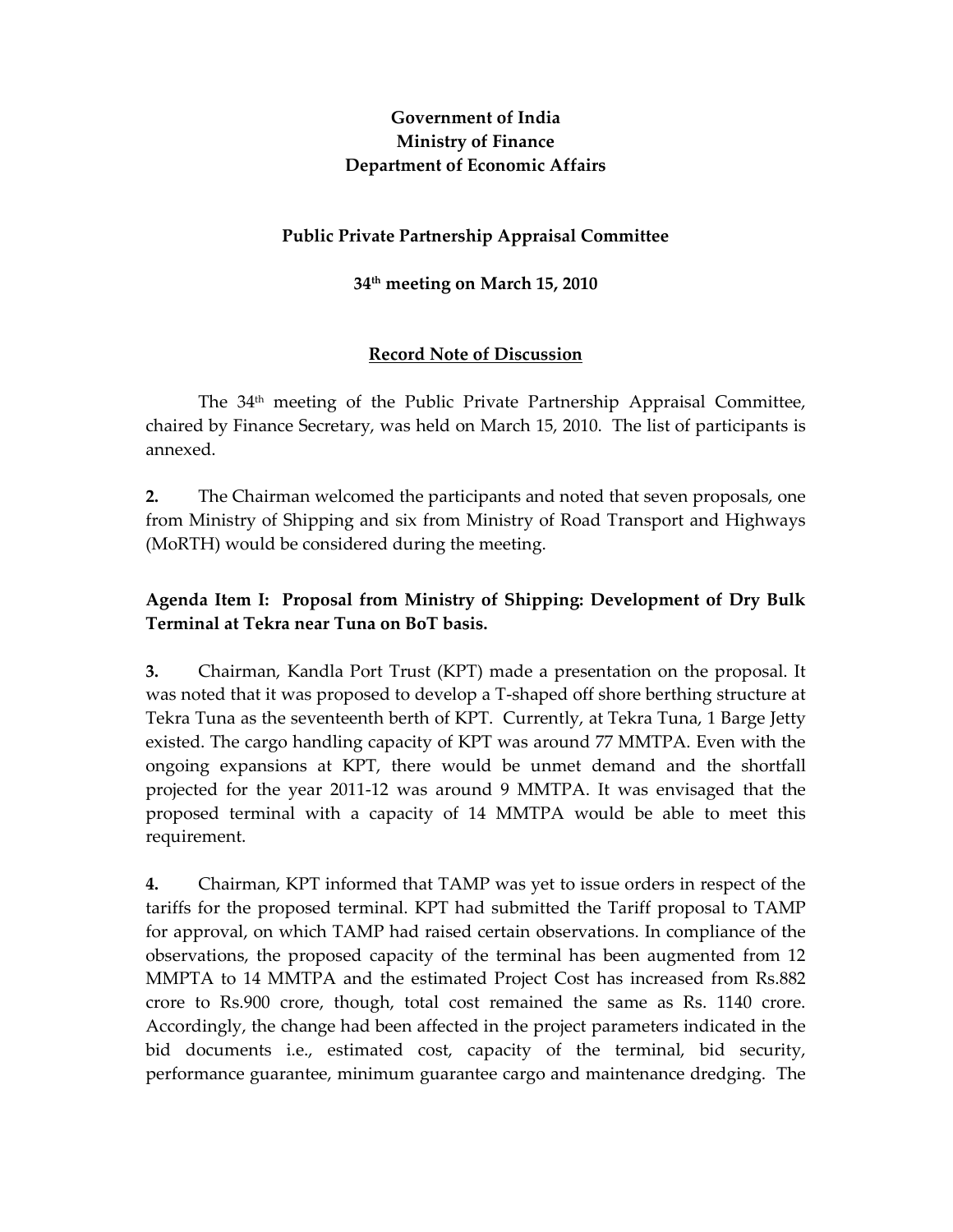TAMP Notification in respect of the terminal is expected by April, 2010. The RfP is expected to be issued in May 2010 and the selection of the successful bidder would be completed by July 2010.

5. Chairman, KPT clarified that the delay in completion of the bid process for the project for which the RfQ had been invited in October, 2008 was on account of review of technical parameters of the project. IIT, Chennai who had developed the technical parameters of the project, were asked to examine whether the draught could be increased to 17 metres. After examination, it was decided to keep it at 14.5 metres. It was further clarified that the Port Authority would undertake the capital dredging for the project; the maintenance dredging which was exclusively for the project, would be undertaken by the Concessionaire.

6. Adviser, Planning Commission pointed out that the response of the Port Authorities on the observations of the members of the PPPAC in respect of the project proposal had not been received. Since, the TAMP notification in respect of the project was expected by April 2010, there were no compelling grounds for granting clearance to the project. It was suggested that the project may be deferred for the next meeting of the PPPAC to enable the Port Trust to respond in writing to the observations of the members of PPPAC in respect of the project, in accordance with para 9 of the Guidelines for Formulation, Appraisal and Approval of PPP projects.

7. Joint Secretary, Department of Expenditure (DoE) observed that the project parameters have undergone a review based on the observations of TAMP and the final order in respect of the tariff for the project was awaited. Hence, there was a case for deferring the project and reconsidering it after receipt of the TAMP Notification.

8. The representative of Department of Legal Affairs indicated that there were no specific aspects requiring consideration by the Law Ministry and they had no comments to offer on the project proposal.

9. Joint Secretary, Department of Economic Affairs (DEA) indicated that the Department had made the following observations in respect of the proposal which required clarification from KPT:

i. The RfQ for the project was invited in August 2008. KPT may confirm whether the shortlist was still valid in 2010 after a lapse of one and a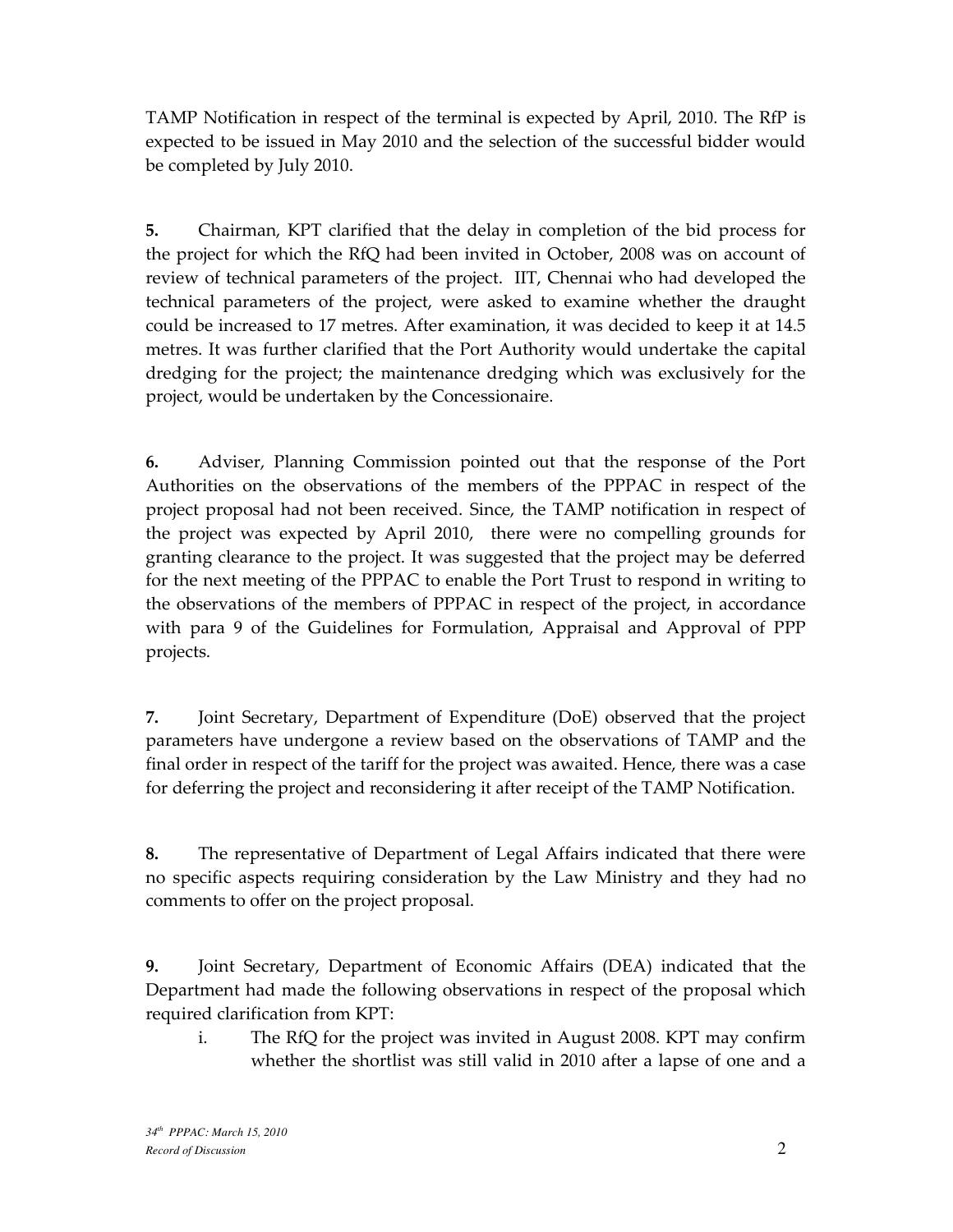half year and whether the project parameters were likely to undergo further change.

- ii. KPT may confirm that the private sector entities selected for berths 13- 16 of KPT were ineligible to bid for the instant project in accordance with the anti monopoly policy of MoS.
- iii. Certain departures from the Model Concession Agreement (MCA) had been made in the Draft Concession Agreement (DCA), which required review. The Conditions Precedent in respect of provision of supporting project infrastructure to be provided by the Sponsoring Authority had been deleted, which may be restored. The DCA indicated that maintenance and capital dredging were the responsibilities of the Concessionaire; since it was now proposed that capital dredging would be undertaken by the Sponsoring Authority, the Article 7 of the DCA may be suitably amended to reflect the modified scope of work. The definition of the debt due required correction and the relevant extracts on tariff rates from the TAMP Notification was yet to be appended to the project DCA. The Clause on ownership of assets had been substantially modified to allow for establishment of roads and rail connectivity by the Concessionaire, without any right to charge any revenue for use of these facilities by the Concessioning Authority or any person authorised by the Concessioning Authority.
- iv. Confirmation was sought that the datum, referred for the purposes of the project under Clause 21.1, had been fixed with reference to past several years data and was not likely to be effected by the global warming phenomena.

10. Chairman, KTP clarified that the delay in completion of the bid process after issue of RfQ in 2008 was on account of the decision to carry out the study to examine whether the draught should be increased from 14.5 metres to 17 metres. It was confirmed that changes in the project parameters on account of lapse in time were not large; based on the observations of TAMP, the parameters had been revised and the proposal resubmitted to TAMP. The order from TAMP was expected shortly. It was confirmed that the selected bidders of Berths 13 to 16 had been debarred from bidding for the instant project. The observations in respect of the project DCA would be incorporated and the compliance sent to DEA. It was clarified that the responsibility of providing rail and road connectivity was proposed to be assigned to the Concessionaire since the proposed jetty was 25 nautical miles away from the KPT (19 km distance by land). Accordingly, the rail and road facility being developed would be used primarily by the Concessionaire; however, since it would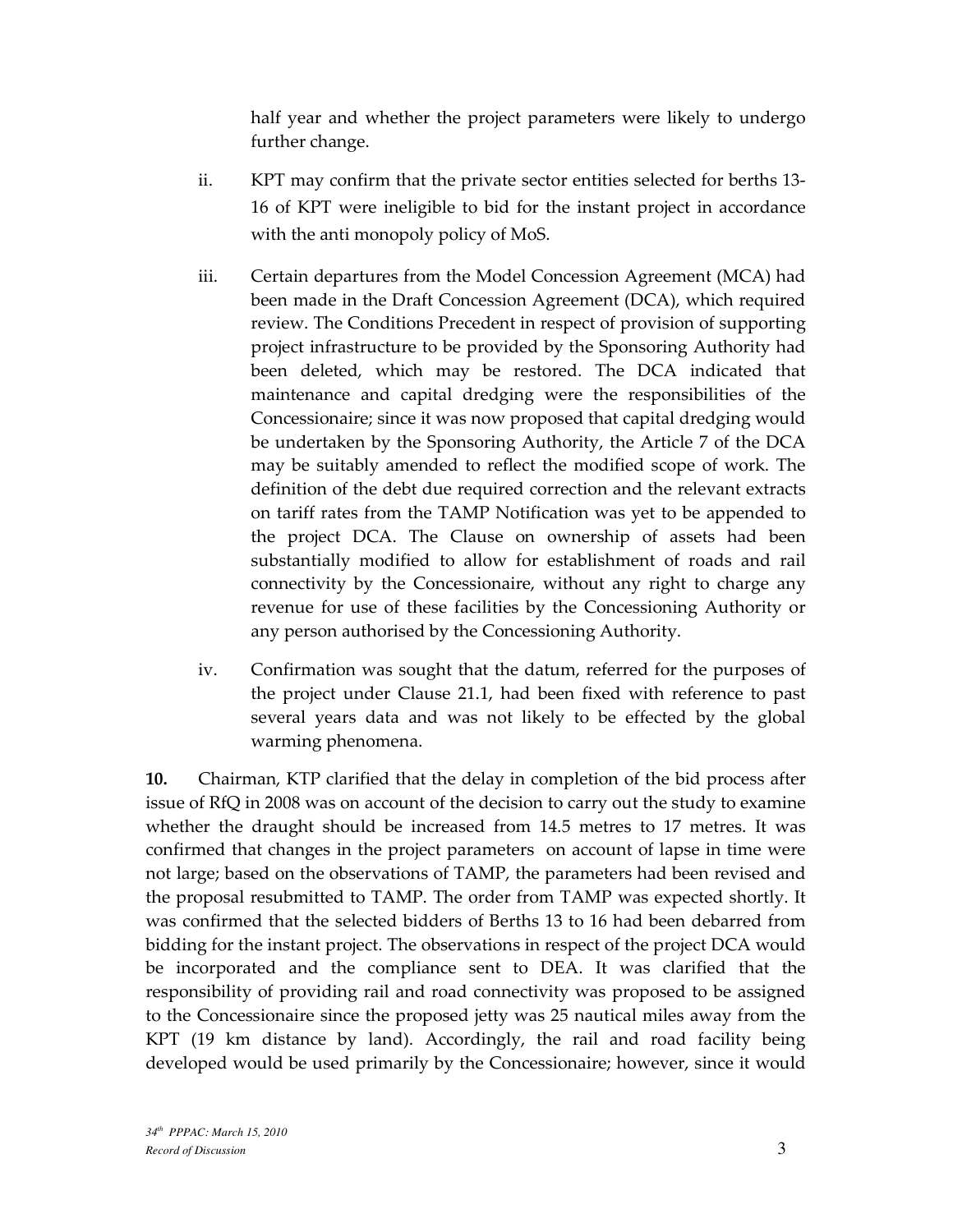be the only facility connecting the jetty with KPT, it was proposed to retain it as common user facility to facilitate its use by the Port Authorities. It was confirmed that the datum indicated in the DCA would not be significantly effected by global warming and that the TAMP Notification would be appended to the project documents.

### (Action: KPT)

11. Secretary, Shipping noted that the Gujarat coast line provided a very competitive environment and there was need to augment the capacity of KPT in an expeditious manner to meet the current requirements as well as the future projections of sea port traffic. The project had been delayed by over an year due to various technical reasons. It was suggested that the project may be granted clearance to facilitate development of the facilities.

12. The PPPAC granted final approval to the project proposal subject to the following conditions:

- i. MoS would send a written response to the observations of the PPPAC in accordance with the Guidelines for Formulation, Appraisal and Approval of PPP projects.
- ii. The tariff rates notified by TAMP in respect of the projects would be sent to the members of PPPAC and the extracts appended to the project DCA before issue of RfP.
- iii. The revised project documents would be sent to members of PPPAC.

(Action: MoS and KPT)

Agenda Item II: Proposal for final approval from MoRTH: Construction of Eastern Peripheral Expressway (National Highway No. NE II) passing through Faridabad, NOIDA, Ghaziabad and Kundli in the State of Haryana and Uttar Pradesh on BoT (Toll) basis.

13. The representative of NHAI presented the proposal. It was noted that it was proposed to build Western Peripheral Expressway and Eastern Peripheral Expressway (EPE) connecting NH-1 and NH-2 from western and eastern side of Delhi. It has been envisaged with the objective to reduce non-destined traffic inside Delhi, which is presently compelled to travel through Delhi in the absence of any such facility. The start and end points of both WPE and EPE are proposed to be at the same locations thereby forming a Ring-Road completely outside NCT Delhi. The length of each expressway is 135 km. The WPE is being implemented by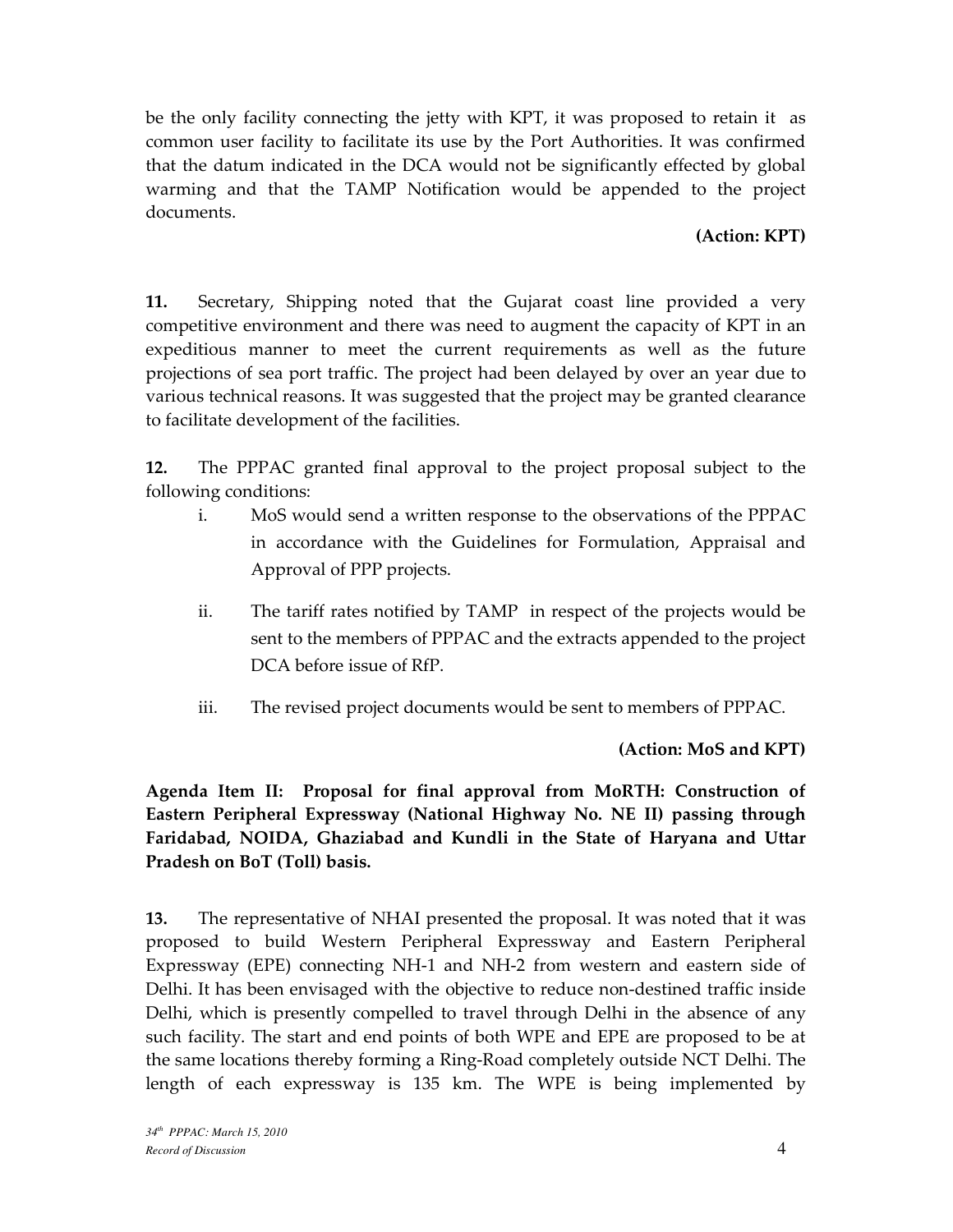Government of Haryana and EPE is being implemented by NHAI. The project is being monitored by the Supreme Court. A Monitoring Committee, chaired by Secretary, RTH and with Chief Secretaries of State Governments of UP, Haryana and NCT of Delhi, Chairman, NHAI and Chairman, EPCA as members, regularly reviews the progress of work.

14. It is proposed to develop the EPE as a fully access controlled facility to be implemented on BOT (Toll) basis with a grant up to 40 per cent of the total project cost. The cost of land acquisition would be shared by Delhi, Haryana and UP on 50 per cent, 25 per cent and 25 per cent basis respectively.

**15.** The PPPAC had approved the proposal in its  $13<sup>th</sup>$  meeting held on November 5, 2007 with a Total Project Cost (TPC) of Rs.2333 crore. The project cost had since been revised to Rs.3299 crore on account of addition of underpasses and development of Greater NOIDA interchange. It was also proposed to increase the concession period from the earlier approved 20 years to 25 years. The Monitoring Committee, in its 17th meeting held on 18.08.2009, advised that the toll rates of EPE and WPE (Western Peripheral Expressway) be kept at par. Chairman, NHAI had, therefore, sought clarification from MoRTH whether the toll rates were to be adopted as per new toll rules of December 2008 or as per toll rates of WPE. The Monitoring Committee in its 18th meeting held on 18.01.2010 suggested that as the matter of toll rates for EPE may be examined by the PPPAC, while considering the proposal for clearance.

16. Adviser, Planning Commission observed that response of the Sponsoring Authority to the observations of Planning Commission in its Appraisal Note had not been received and suggested that the project proposal may be deferred till the observations are examined by the project sponsors and a written response provided for consideration by the PPPAC in accordance with the Guidelines for Formulation, Appraisal and Approval of PPP projects.

17. Joint Secretary, DEA made the following observations in respect of the project proposal:

i. The traffic estimates developed for the project were based on the projection of growth of traffic at 13 per cent as against the accepted norm of 5 per cent annual growth. Even with the assumption of growth of traffic at 13 per cent per annum, the proposed scope of work viz., six-lane divided carriageway with paved width of 13.75 meters on either side and further earthen shoulders, 1.5 meters wide was not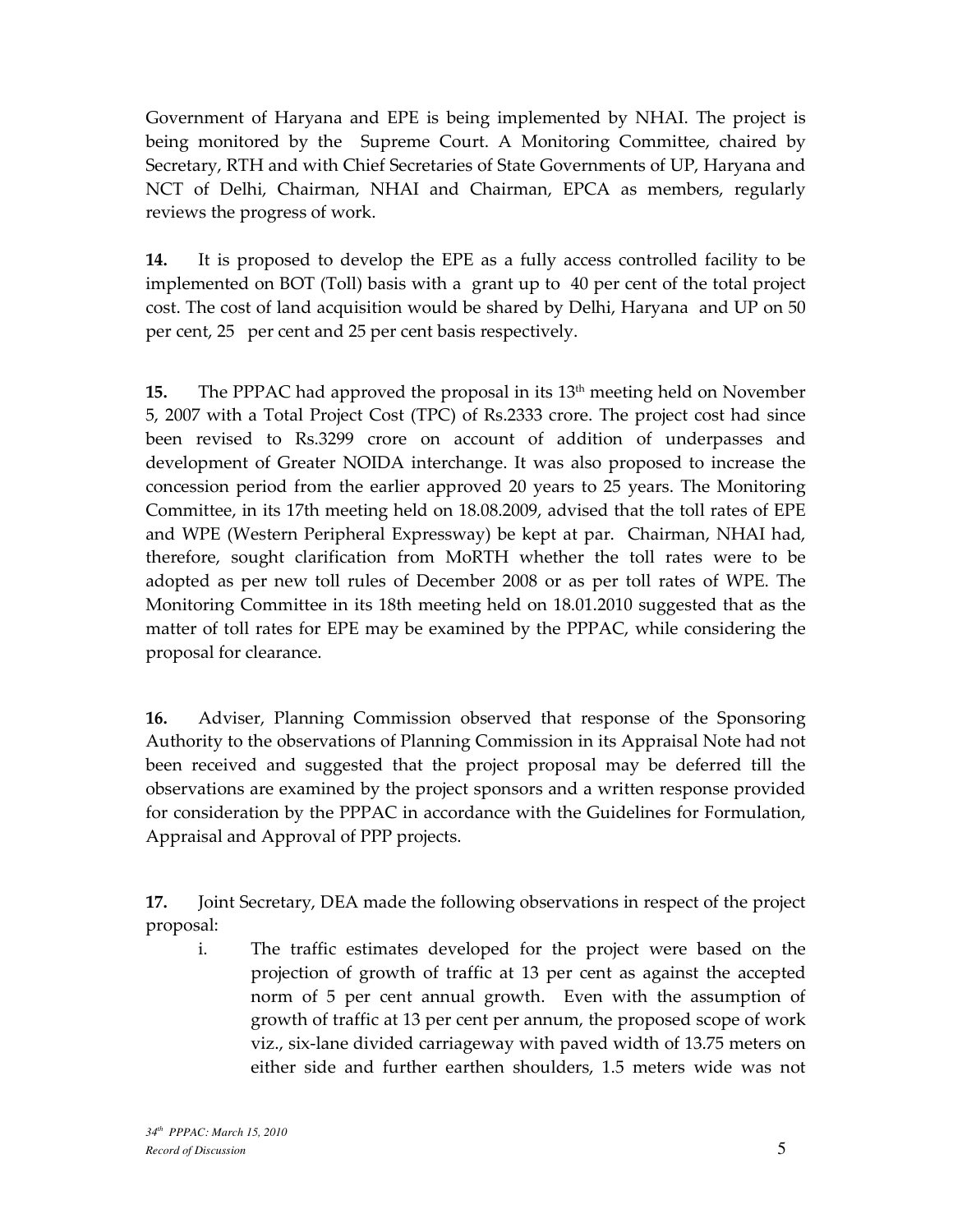justified. The proposed scope of work entailed provision of more than 12 lanes for the project stretch, at a project cost of around Rs. 24 crore per km, which was not justified, as per the traffic estimates, even with a growth rate of 13 per cent. It would be appropriate to develop the project as four-laned highway with augmentation to six laned during the period of concession based on the traffic thresholds. Since the two projects, viz.EPE and WPE were being developed to form a ring road outside NCR, it would be appropriate to have the scope of work of EPE and structures which were similar to those proposed for WPE.

- ii. The RfQ for the project, invited in November 2006, is not based on the model RfQ. The deviations in the project RfQ from the Model document should be presented to the PPPAC to facilitate a view on whether there was need to invite the RfQ afresh in the light of the provisions of the Model document and the revised scope of work with augmented structures and cost.
- iii. The target traffic indicated in the project DCA should be estimated with 5 per cent growth of traffic and the design capacity should be for a 12 lane highway(as per the proposed scope of work). On revision of the scope of work (as a six-lane highway) the design capacity of the highway may be kept as 1,20,000 PCUs.
- iv. The IDC, financing cost and miscellaneous expenditure admissible is 25 per cent of the civil cost of construction; the same has been kept as 37.35 per cent for the civil cost, which may be corrected.
- v. The project documentation may be corrected in order to make it precise and less open to interpretations and disputes.

18. Joint Secretary, DEA informed that Planning Commission have, in their Appraisal Note suggested that the project should be treated as a by-pass and toll rates admissible for structures and by-passes should be made applicable for the project. It was stated that the project was technically not a by-pass to a particular National Highway; it was a fresh alignment connecting different National Highways. Hence, toll rates admissible for National Highways should be made applicable. Secretary, RTH concurred with the view.

19. Joint Secretary, DoE indicated that the Department was in agreement with the observations of DEA and observed that the high project cost was likely to depress the viability of the project.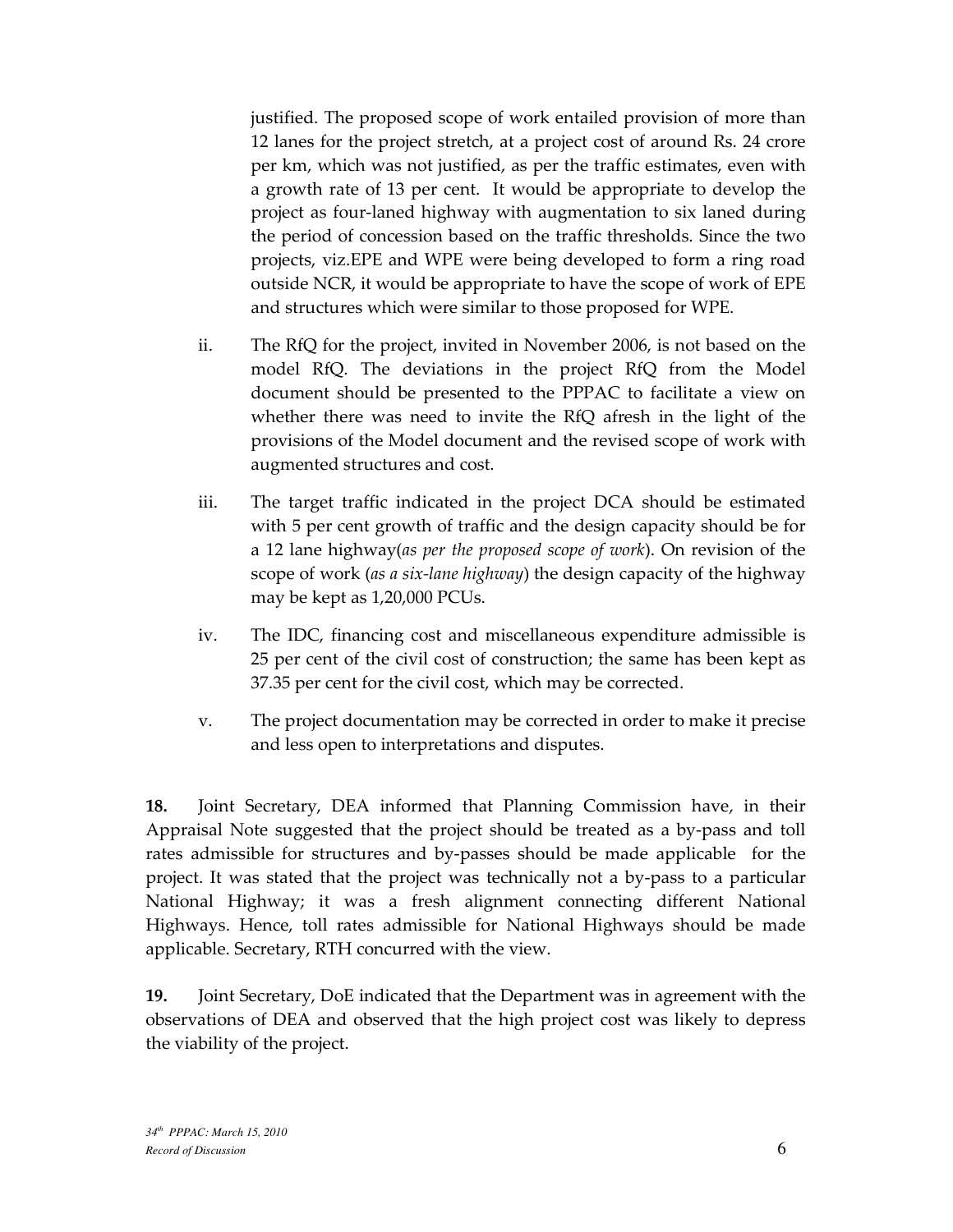20. The representative of NHAI explained that the project cost was high on account of EPE crossing river Yamuna twice. Further, the traffic on the highway was expected to increase exponentially on completion of the project. Hence, the proposed structures and scope of work was justified.

21. Secretary, RTH informed that the Monitoring Committee had not suggested that the old toll rates may be made applicable for the project. The extant toll rates, duly notified by the Government, would be applicable to the project. It had been suggested that the toll rates at the end points, viz., at points of meeting the WPE should be kept equal to the toll rates applicable for the WPE, while adopting the new toll rates for the EPE as a whole.

22. Chairman, PPPAC noted that there were a number of issues which required examination by NHAI. Further, the response of NHAI on the observations of members of PPPAC was also awaited. It was decided to defer the proposal to enable NHAI to examine and address the observations of the members of PPPAC and explore the possibility of restructuring the scope of work to scale down the project cost. It was suggested that a meeting could be organized by Planning Commission, with representation from NHAI, MoRTH and DEA, prior to the re-consideration of the project by PPPAC, for minimizing the number of outstanding issues in respect of the project.

# (Action: NHAI, Planning Commission, MoRTH and DEA)

Agenda Item III: Proposal for final approval from MoRTH: Six/eight laning of Walajapet to Poonamallee (km 13.8 to km 106.8) in the State of Tamil Nadu under NHDP Phase-V on BoT (Toll) basis.

23. The representative of NHAI presented the proposal. It was noted that the project stretch was part of the golden quadrilateral which was being developed from a four lane highway to six-lane highway. Two other projects on the stretch in the State, i.e. Chennai Tada and Krishnagiri to Walajapet have received bids, with a premium. Another project, viz., Hosur to Krishanagiri was under bidding; the bid due date is April 15, 2010.

24. Adviser, Planning Commission indicated that the project cost, which is over Rs.11 crore per km was high. Further, the proposal included a stretch which was proposed to be eight-laned. Since the section had traffic of around 35,000 PCUs, the proposed eight laning was not justified. No specifications and standards had been provided specifically for development of the eight-laned section in the project DCA.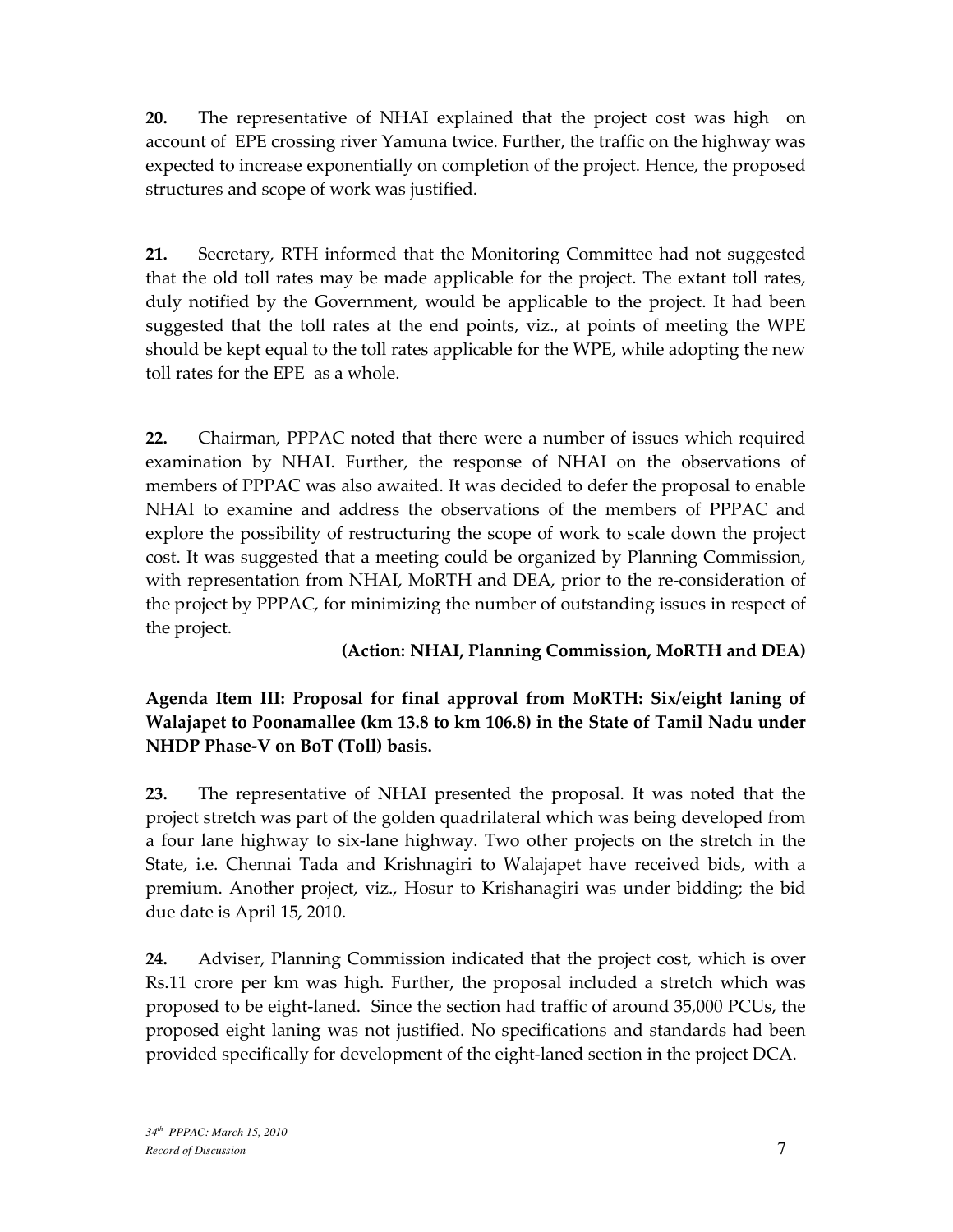25. Joint Secretary, DoE endorsed the views that eight laning of a section was not warranted and that the project may be developed as a six lane highway. Chairman, NHAI informed that the section from km 13.8 to km 43.0, which traversed the proposed industrial hub at Sriperumbudur, was proposed to be eight laned at the specific request of the State Government. It was indicated that the traffic was bound to increase on account of the development of the industrial hub. Further, the project starts from the end of the Elevated Road for Chennai Port taken up under NHDP Phase-VII. Eight laning of km.13.8 to km 43 would also serve Chennai Port bound traffic.

26. The PPPAC noted that NHAI also proposed to provide service lanes at the stretch from km 13.8 to km 43.0, which would accommodate the increase in the traffic. Hence, eight laning the stretch was not warranted.

27. The PPPAC granted final approval to the project for development as a sixlane highway subject to the condition that MoRTH would send the revised documents to the members of the PPPAC.

(Action: MoRTH)

Agenda Item IV: Proposal for final approval from MoRTH: Four laning of Ghoshpukur-Gossainpur-Falakata-Salsalabari section of NH31 in the State of West Bengal under NHDP Phase II on BoT (Annuity) basis.

28. The PPPAC noted that Planning Commission and DEA in their Appraisal Notes had expressed concern about the project cost, which was Rs.14.5 crore per km as against the approved threshold of Rs.9 crore per km recommended by B.K. Chaturvedi Committee. The representative of NHAI informed that the traffic justified the proposed augmentation from a single lane to a four lane highway. The project cost was high on account of the proposed augmentation and the structures proposed for the project stretch. It was informed that Inter Ministerial Group (IMG) for change of implementation of NH projects, chaired by Secretary, RTH, had noted that the higher project cost was on account of large number of river bridges and the greenfield nature of the project stretch.

29. Joint Secretary, DoE observed that the B.K. Chaturvedi Committee had defined the annuity space within the financing plan in kilometres. However, since the thresholds approved for the cost of the project highways were being breached by NHAI, in almost all projects, there was a need to establish a financial cap for award of BoT (Annuity) projects.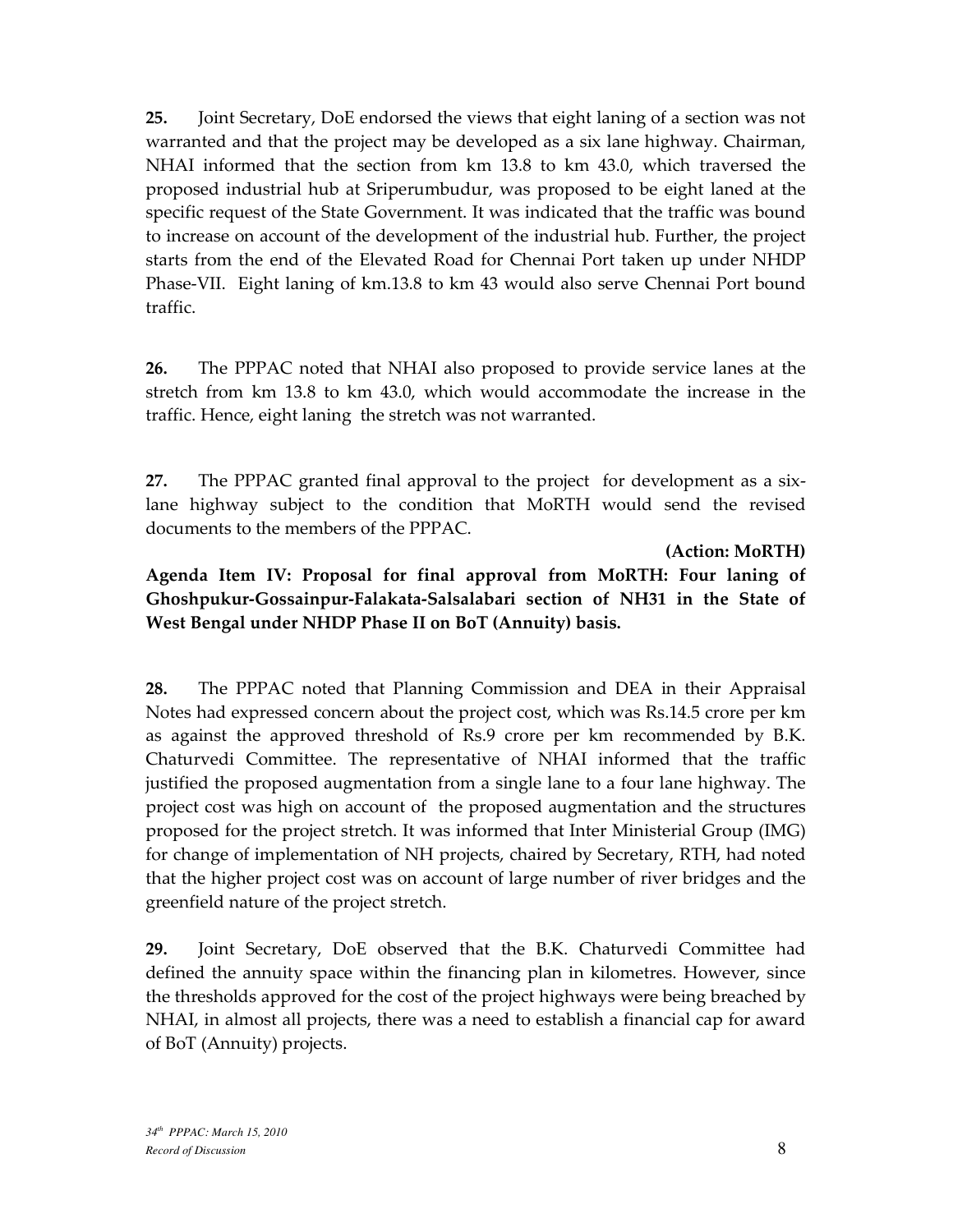30. It was noted that the response of NHAI on the Appraisal Notes of members of PPPAC was awaited. NHAI agreed to expedite the response.

#### (Action: NHAI)

31. The Chairman, PPPAC noted that the proposal had been considered by the IMG chaired by Secretary, RTH for development as a BoT (Annuity) project after consideration of facts and comments of members of the IMG. However, the cost of the project was much higher than the approved threshold based on the B.K. Chaturvedi Committee recommendations. Hence, NHAI may review the scope of work in order to rationalise the project cost and bring it within Rs. 10 crore per km.

32. The project was granted final approval subject to the scaling down of the project cost to Rs.10 crore per km. and NHAI/MoRTH sending the revised project documents to the members of PPPAC.

### (Action: MoRTH/NHAI)

# Agenda Item V: Proposal for final approval from MoRTH: Four laning of Krishnagar-Baharampore section of NH 34 from km 115 to km 193 in the State of West Bengal under NHDP III on BoT (Annuity) basis.

33. The PPPAC noted that the Appraisal Note of Planning Commission in respect of the projects had not been received and deferred the agenda item.

### (Action: Planning Commission)

# Agenda Item VI: Proposal for final approval from MoRTH: Two laning with paved shoulder of Tindivanam-Krishnagiri section of NH 66 from km 38.150 to km 214 on BoT (Annuity) basis in the State of Tamil Nadu under NHDP III

34. The representative of NHAI presented the proposal. It was noted that one of the adjacent stretch (Tindivanam-Pudducherry on NH-66) had already been awarded and construction activities were underway. Two adjacent stretches on NH 45, viz., Tambaram - Tindivanam and Tindivanam-Ulundurpet had been completed.

35. It was noted that NHAI had sent response on the appraisal notes of Planning Commission and Department of Economic Affairs on the project proposal and most of the issues had been addressed through the response. However, the cost of the project, at Rs. 4.7 crore per km was higher than the approved range of Rs.2.5 crore to Rs.3.5 crore for other similar projects. The representative of NHAI clarified that the higher cost was on account of by-passes of around 40 km which were required on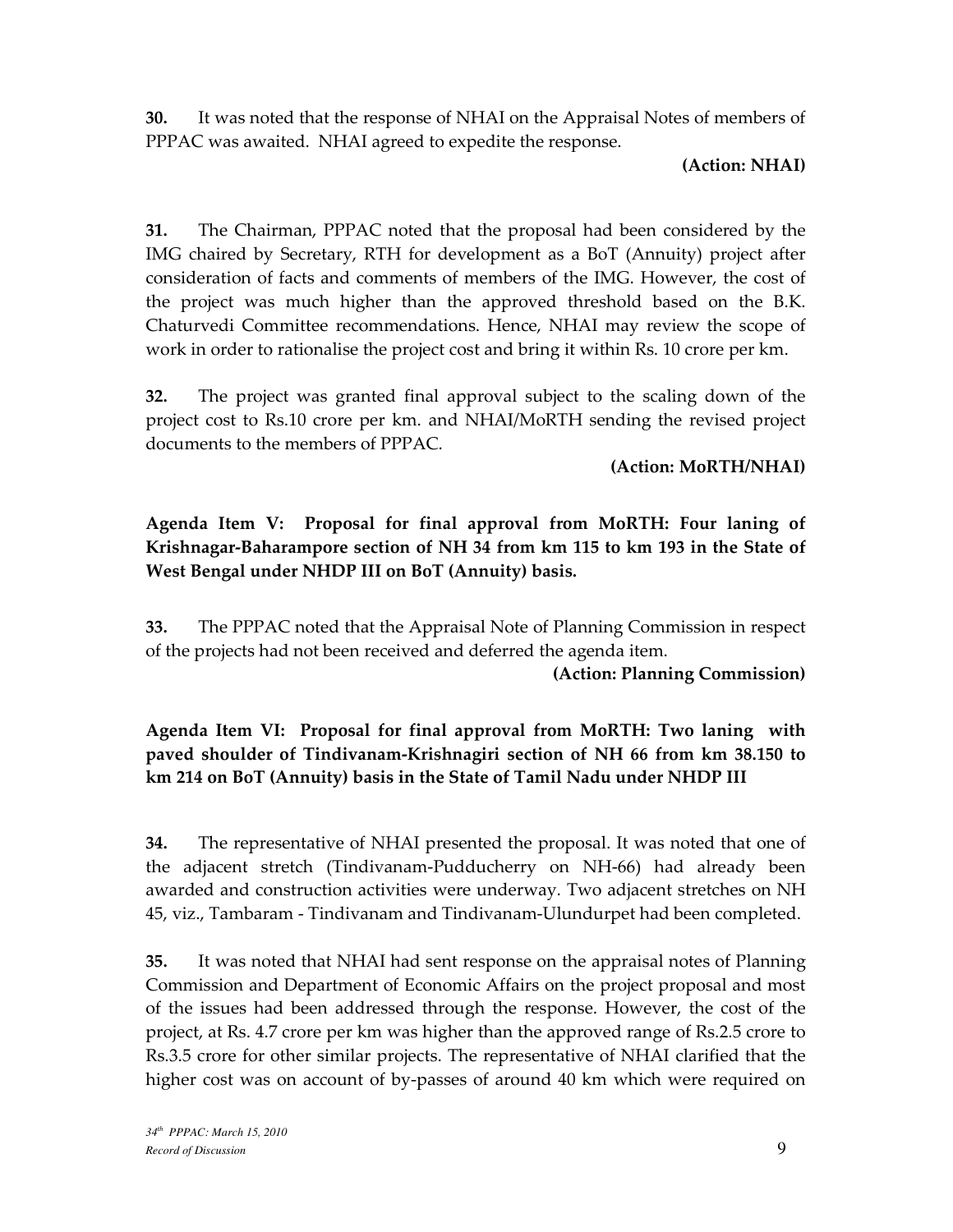account of the dense traffic of about 7,500 PCUs. Joint Secretary, DoE observed that the cost of pre-construction activities (Rs.260 crore) was also high. It was decided that NHAI would review the scope of work in order to rationalise the project cost and bring it within Rs. 3.5 crore per km.

36. The project was granted final approval subject to the scaling down of the project cost to Rs. 3.5 crore per km and NHAI/MoRTH sending the revised project documents to the members of PPPAC.

#### (Action: MoRTH/NHAI)

Agenda Item VII: Proposal for final approval from MoRTH: Four laning of Nagpur Saoner Pandhurna Betul section of NH 69 from km 3.000 to km 59.300 in the State of Maharashtra and km 137.000 to km 257.400 in the State of MP on BoT (Annuity) basis.

37. The Chairman, NHAI presented the proposal. It was noted that the Delhi-Jaipur- Kota- Bhopal – Obaidullaganj Section of NH-8 and NH-12 is being developed for 6/4 laning; Bhopal – Sanchi section of NH-86 extension, Narsinghpur– Chhindwara – Saoner section of NH-26 B and Multai – Chhindwara – Seoni section of NH-69A are being developed under NHDP. NH-69 starts from Obaidullaganj and terminates at Nagpur. Bhopal – Obaidullaganj Section of NH-12, which is a continuation of Obaidullaganj –Betul Section on northern side, had been approved for 4 laning by IMG, chaired by Secretary, RTH. Obaidullaganj – Betul Section has been taken up for DPR preparation by NHAI under phase- IV. Ahmedabad- Indore Section of NH-59 has been awarded by NHAI for 4 laning on toll basis in 2009. Indore-Betul Section of NH-59A, which is not under NHDP, is being developed/improved by MoRTH.

38. The members of the PPPAC expressed concern at the project cost which was Rs. 14.5 crore per km as against the accepted level of Rs. 9 crore per km. Chairman, NHAI explained that the high cost was on account of the need for reconstruction of old pavements, major geometric improvements and bypasses of around 38 kms. It was informed that the development of the stretch was expected to reduce the travel time from Betul to Nagpur by one and a half hours. It was clarified that the wayside amenities indicated in the PPPAC memo, viz., two amenity centres with eight petrol pumps, five PHCs, four rural hospitals and two district hospitals, were those existing along the project stretch and were not proposed to be developed as part of the annuity project.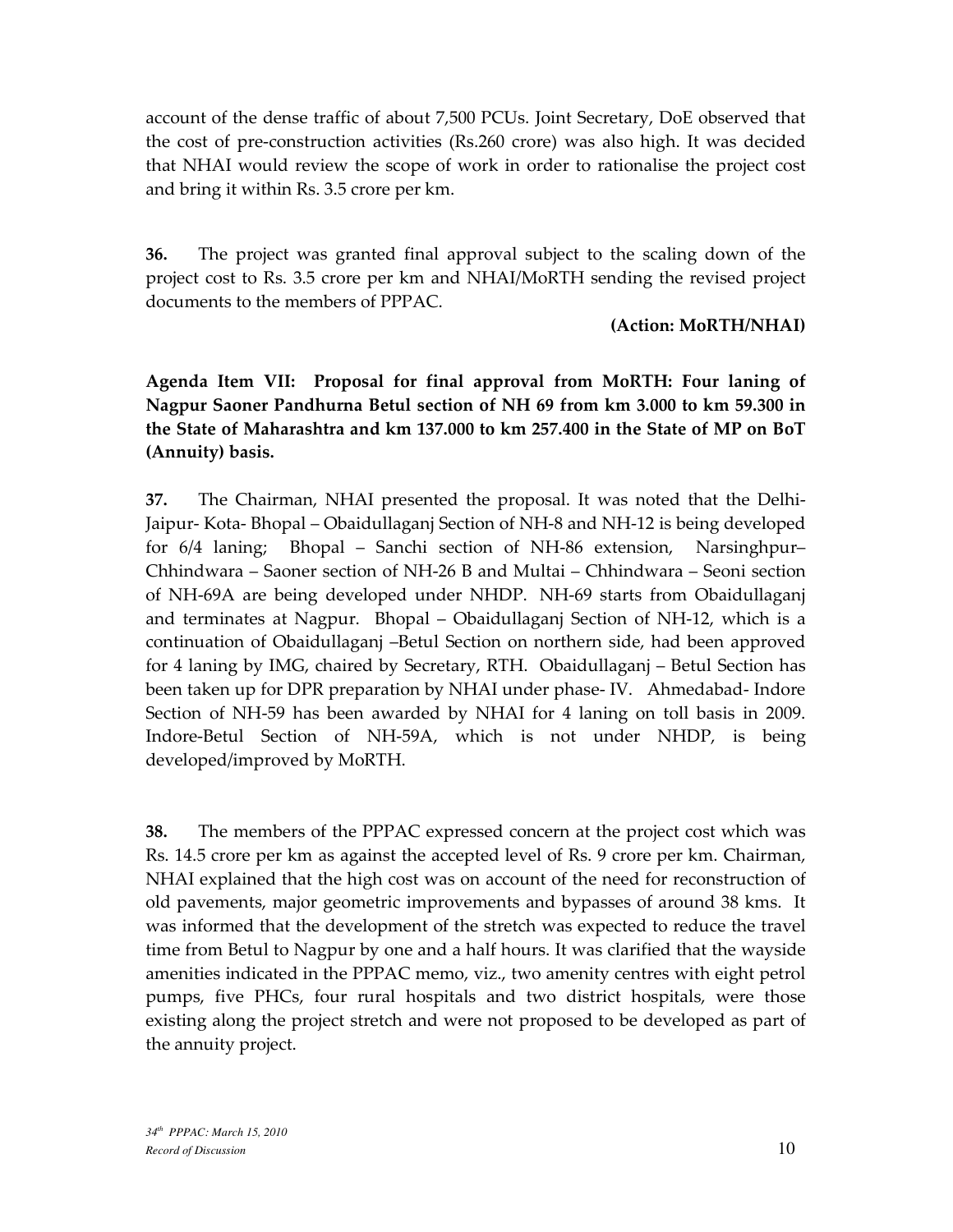39. Chairman, PPPAC suggested that NHAI may review the scope of work to rationalise the project cost. The representative of NHAI informed that the project structure had been reviewed by NHAI. Based on the re-examination, five vehicular underpasses could be removed; further rationalisation or curtailment of scope of work would be difficult.

40. The project was granted final approval subject to the reduction in the vehicular bypasses and the construction being undertaken as per the Manual of Standards and Specifications. NHAI/MoRTH were requested to provide the revised project documents to the members of PPPAC.

\_\_\_\_\_\_\_\_\_\_\_\_\_\_\_\_

#### (Action: MoRTH/NHAI)

41. The meeting ended with a vote of thanks to the chair.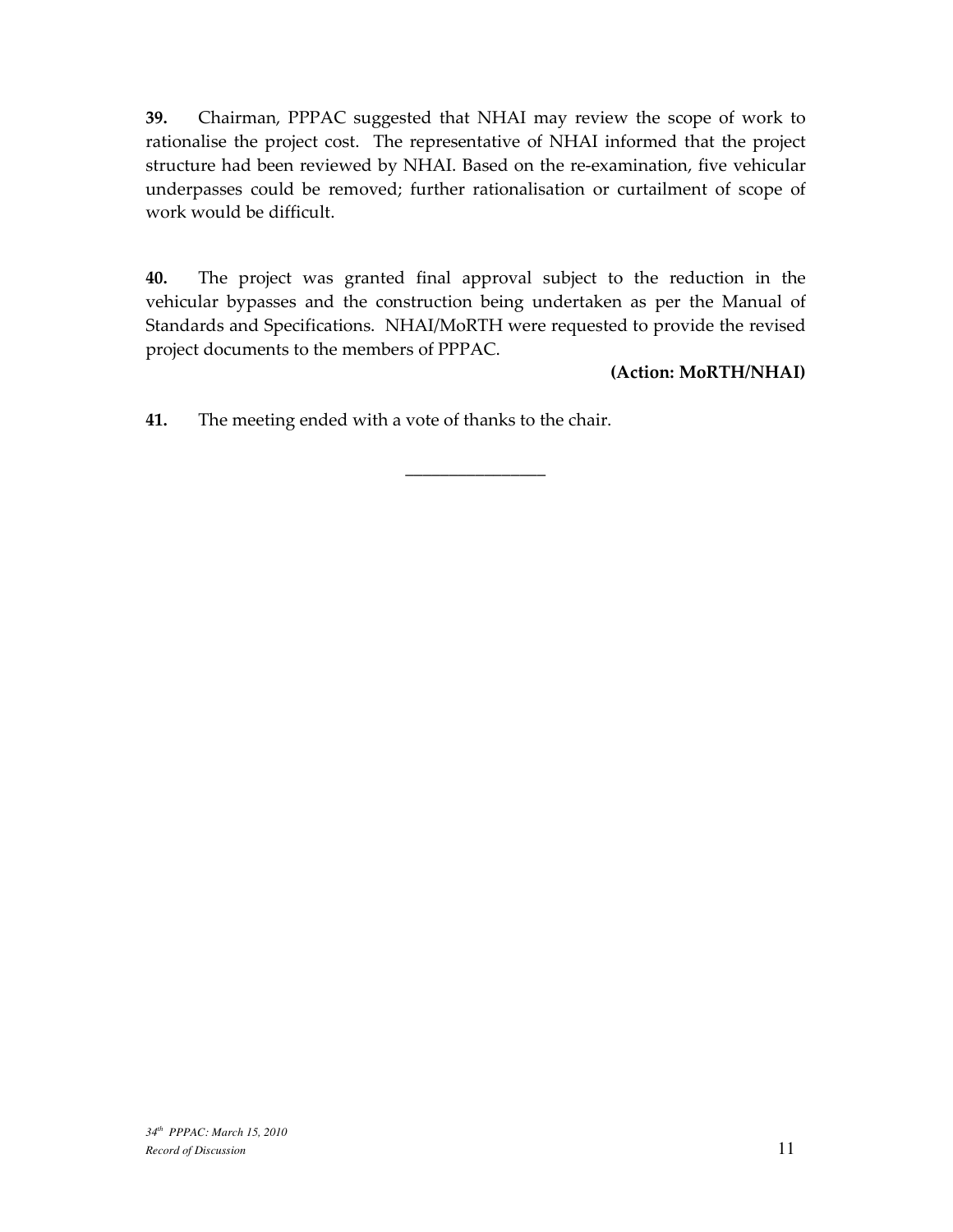Annex

# Government of India Ministry of Finance Department of Economic Affairs

……

# Public Private Partnership Appraisal Committee (PPPAC) 34th Meeting on March 15, 2010

# List of Participants

# I. Department of Economic Affairs

- i. Shri Ashok Chawla, Finance Secretary (In Chair)
- ii. Ms. L.M. Vas, Additional Secretary
- iii. Shri Govind Mohan, Joint Secretary
- iv. Ms. Aparna Bhatia, Director
- v. Shri Abhijit Phukon, Deputy Director

# II. Department of Expenditure

vi. Ms. Meena Agarwal, Joint Secretary

### III. Planning Commission

- vii. Ravi Mital, Adviser
- viii. Shri K.R. Reddy

# IV. Ministry of Law

ix. Ms. Z. Hadke, DLA

# V. Ministry of Shipping

- x. Shri K. Mohandas, Secretary
- xi. Shri Rakesh Srivastava, Joint Secretary
- xii. Shri Vishal Gagan, Deputy Secretary

# VI. Kandla Port Trust

xiii. Shri P.D. Vaghela, Chairman

# VII. Ministry of Road Transport and Highways

- xiv. Shri Brahm Dutt, Secretary
- xv. Shri P.K. Tripathi, Joint Secretary
- xvi. Shri S.K. Puri, ADG

# VIII. National Highways Authority of India

- xvii. Shri Brijeshwar Singh, Chairman
- xviii. Shri V.L. Patankar, Member (T)
- xix. Shri Subhash Patel Member Projects
- xx. Shri J.N. Singh, Member (F)
- xxi. Shri B.N. Singh, Member (P)
- xxii. Sanjeev Kulshrestha